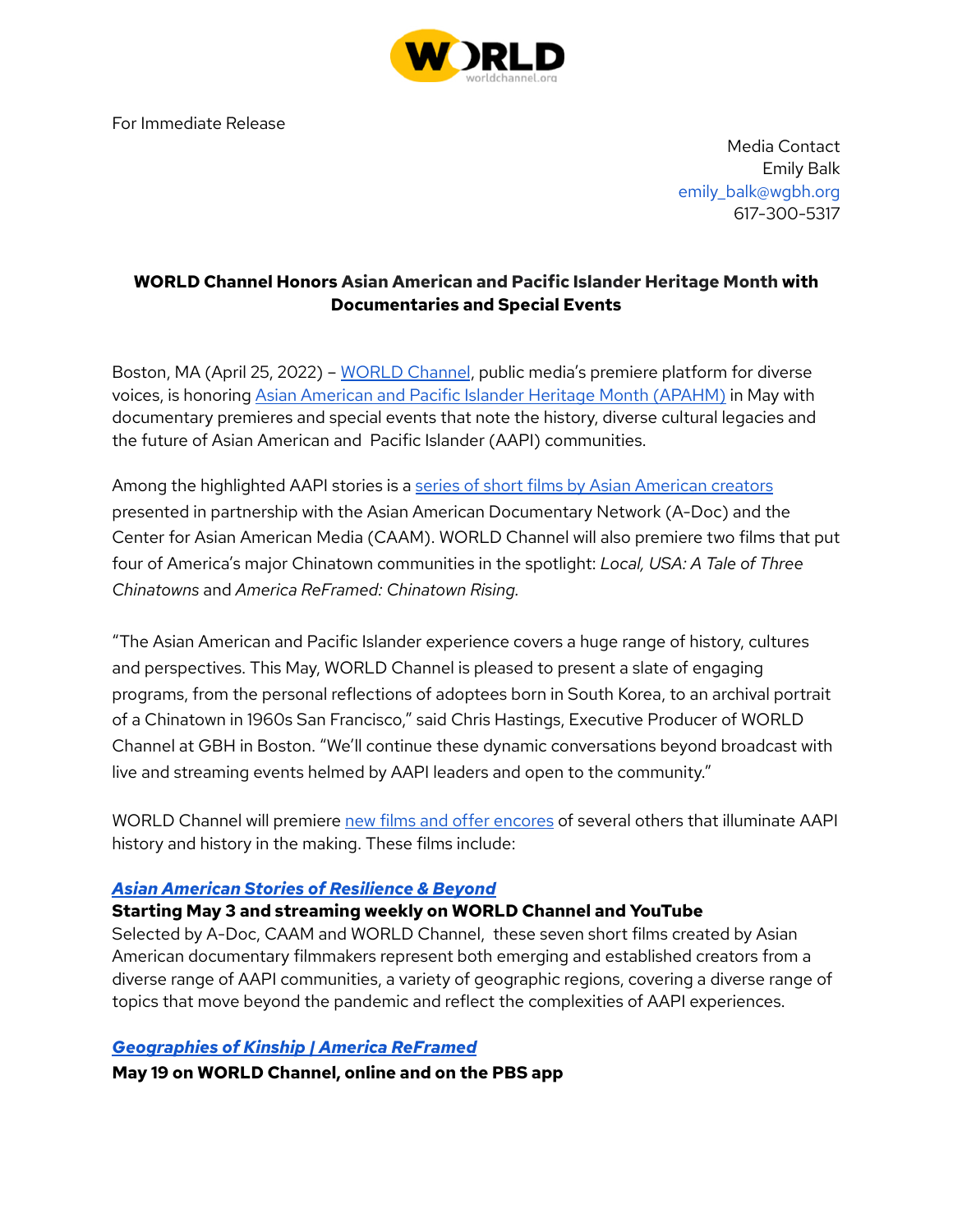

*Geographies of Kinship* weaves together the complex personal histories of four adult adoptees born in South Korea with the rise of the country's global adoption program. Raised in foreign families, each adoptee sets out on a journey to reconnect with their roots, mapping the geographies of kinship that bind them to a homeland they never knew.

## *A Tale of Three [Chinatowns](https://worldchannel.org/episode/local-usa-a-tale-of-three-chinatowns/) | Local, USA*

#### **May 23 on WORLD Channel, online, YouTube and on the PBS app**

*A Tale of Three Chinatowns* explores the survival of urban ethnic neighborhoods in three American cities: Washington, D.C., Chicago, and Boston. Through the voices of residents, community activists, developers, and government officials, the film looks at the forces altering each community and the challenges that go with them, including the pressing issue of urban development and gentrification.

### *[Chinatown](https://worldchannel.org/episode/america-reframed-chinatown-rising/) Rising | America ReFramed*

### **May 26 on WORLD Channel, online and on the PBS app**

Weaving together never-before-seen archival footage and photographs, *Chinatown Rising* reveals a deeply personal portrait of a San Francisco neighborhood in transition. Chinatown activists of the 1960s reflect on their years as young residents waging battles for bilingual education, tenants' rights and ethnic studies curriculum that would shape their community and nation.

Additional APAHM content is available to stream on the WORLD Channel [website,](http://www.worldchannel.org/) [YouTube](https://www.youtube.com/c/WORLDChannel/videos) channel, [PBS](https://www.pbs.org/americareframed) Passport and the PBS App. For more information about all available APAHM films and content, please visit the Asian [American](https://worldchannel.org/press/article/may-asian-american-heritage-viewers-guide-2022/) and Pacific Islander Heritage Month Viewer's [Guide.](https://worldchannel.org/press/article/may-asian-american-heritage-viewers-guide-2022/)

## **Event: [Celebrate](https://www.wgbh.org/events/celebrate-asian-american-and-pacific-islander-heritage-month-event-in-person-and-virtual) Asian American and Pacific Islander Heritage Month**

#### **Thursday, May 12 at 6pm EDT**

Join a conversation about the rich past and uncertain future of local and regional Asian American and Pacific Islander "affinity neighborhoods," including Boston's Chinatown, Little Saigon in Dorchester and other enclaves. A panel of experts will discuss some of the challenges and triumphs these ethnic neighborhoods have dealt with as they developed and evolved over the decades and elaborate on how they function today in their greater communities. This event will also include selections from *A Tale of Three Chinatowns* and *Chinatown Rising*. Opening remarks by GBH President and CEO Jon Abbott and GBH General Manager for Television Liz Cheng. Options to attend in person at GBH in Boston or virtually.

For more information and films, please visit [www.WORLDchannel.org](http://www.worldchannel.org/) or follow @worldchannel on [Facebook,](https://www.facebook.com/WORLDChannel/) [Twitter,](https://twitter.com/worldchannel?lang=en) [Instagram,](https://www.instagram.com/worldchannel/) [TikTok](https://www.tiktok.com/@worldchannel) and [YouTube.](https://www.youtube.com/c/WORLDChannel/videos) Join the social conversation with #AsianAmResilience, #AAPIstories and #AAPIHeritageMonth.